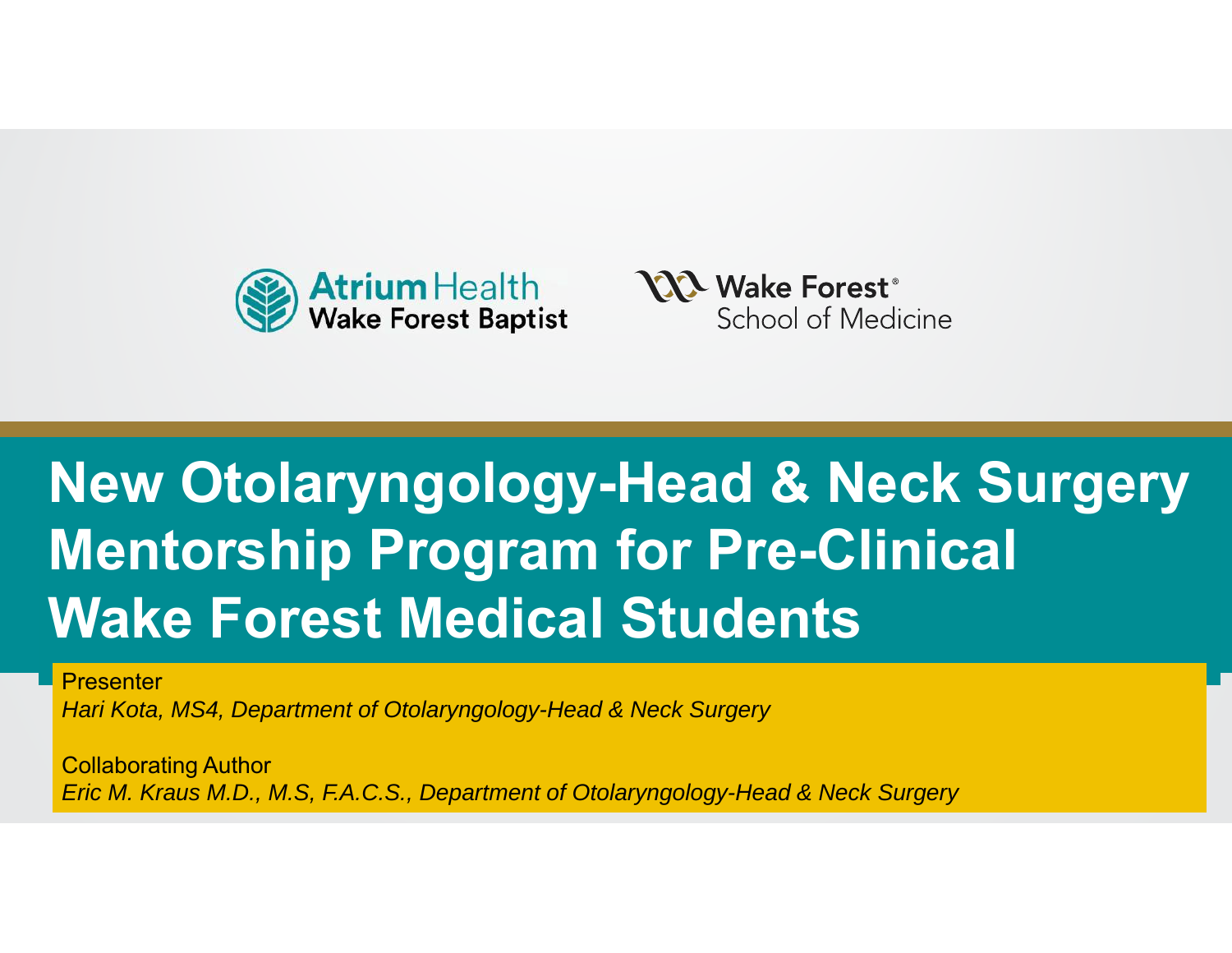#### Problem Statement

Otolaryngology-Head and Neck Surgery (Oto-HNS) is not a very diverse specialty, as only 30% of Otolaryngologists are women, men comprise 92% of professors, and African Americans comprise only 2.3% of all otolaryngologists; Students from underrepresented backgrounds may overlook Oto-HNS as a potential career path, further perpetuating the lack of diversity.



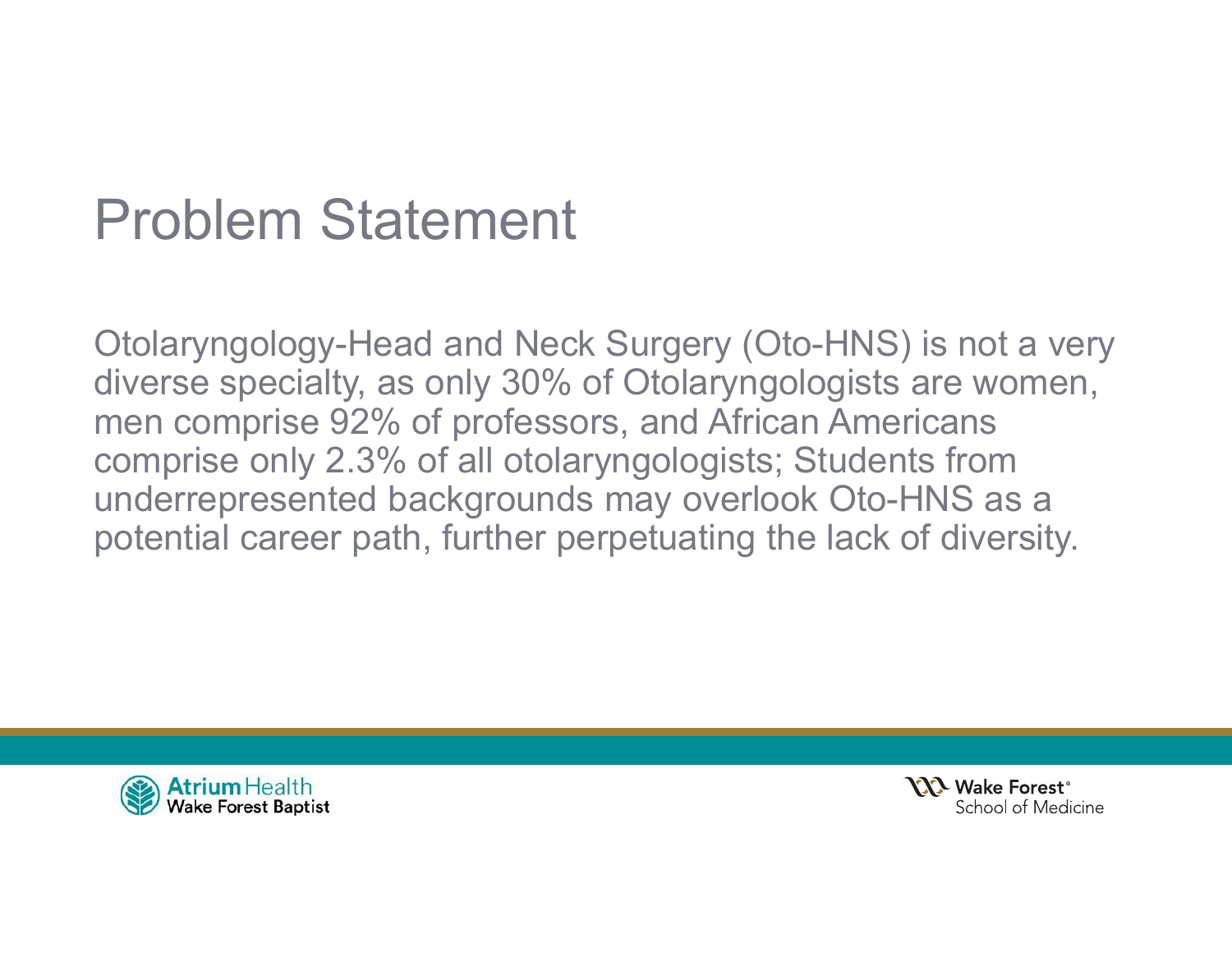# Study Design

- Two first year WF MD students from diverse backgrounds will be selected to participate in a six-week immersive program with the Oto-HNS department, where they will spend time observing, working with faculty and residents in different settings, and being paired with a faculty mentor to guide them throughout the program, their clinical years, residency applications, and beyond
- Each week, they will observe a different sub-specialty:
	- Otology/Neurotology, Pediatric Oto-HNS, Head & Neck Oncology
	- Nasal/Sinus, Laryngology, Facial Plastics Cosmetics/Trauma
	- Observe in clinic & in the operating room
	- Several days will observe audiology, speech pathology, vestibular
	- Round with residents, attend Grand Rounds & medical student lectures



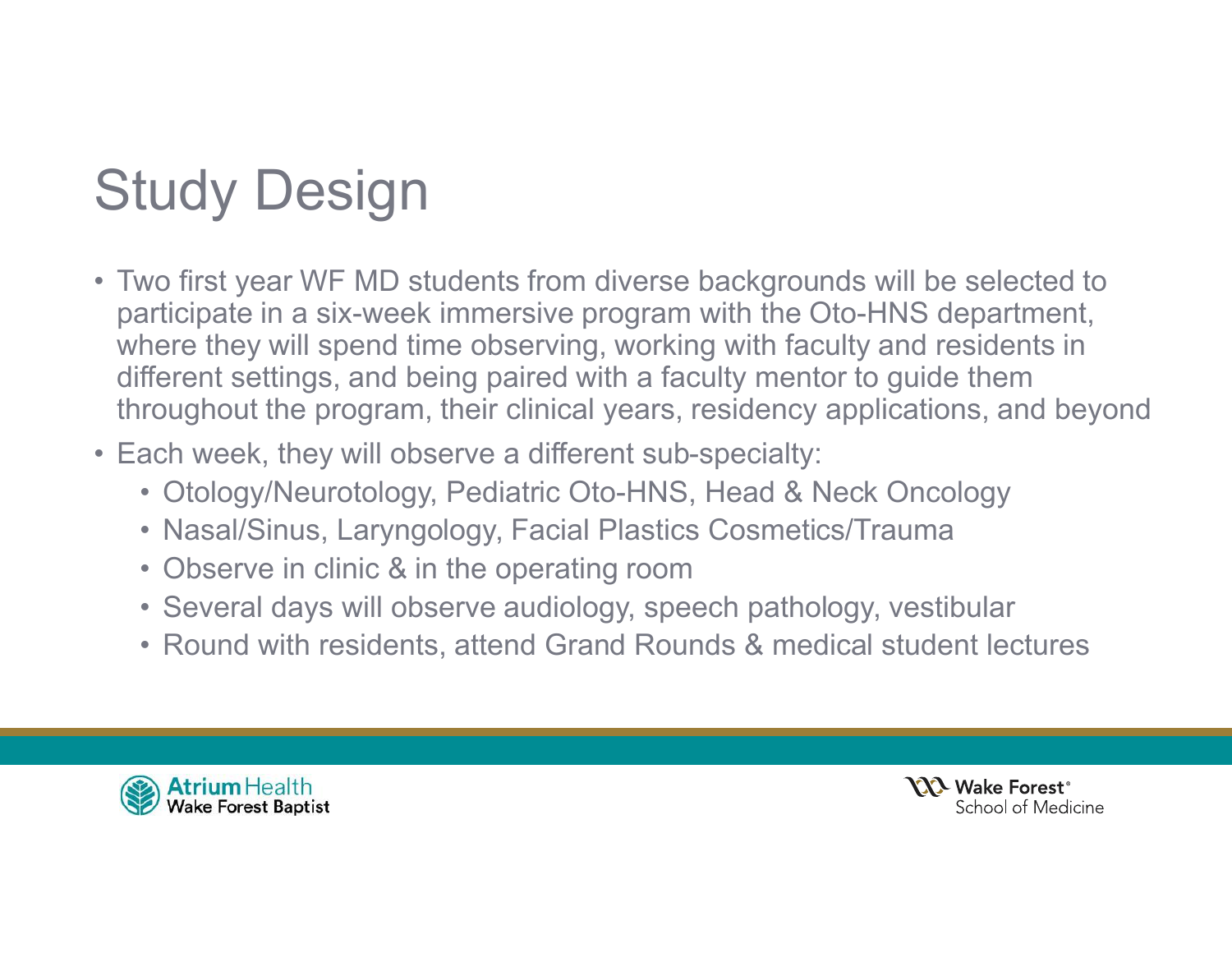### Evaluation Plan & Conclusion

- **Evaluation plan**: Students will complete questionnaires regarding their interest in Oto-HNS before and after the program and will be followed longitudinally through their Match Day, and beyond, to determine the impact of the program on their career choices compared to non-participating students
- **Summary:** We hope to expose under-represented students to the field of Oto-HNS **early** in their medical career while providing them with knowledge support, networking, and mentorship opportunities in order to succeed in whatever field they choose to pursue.



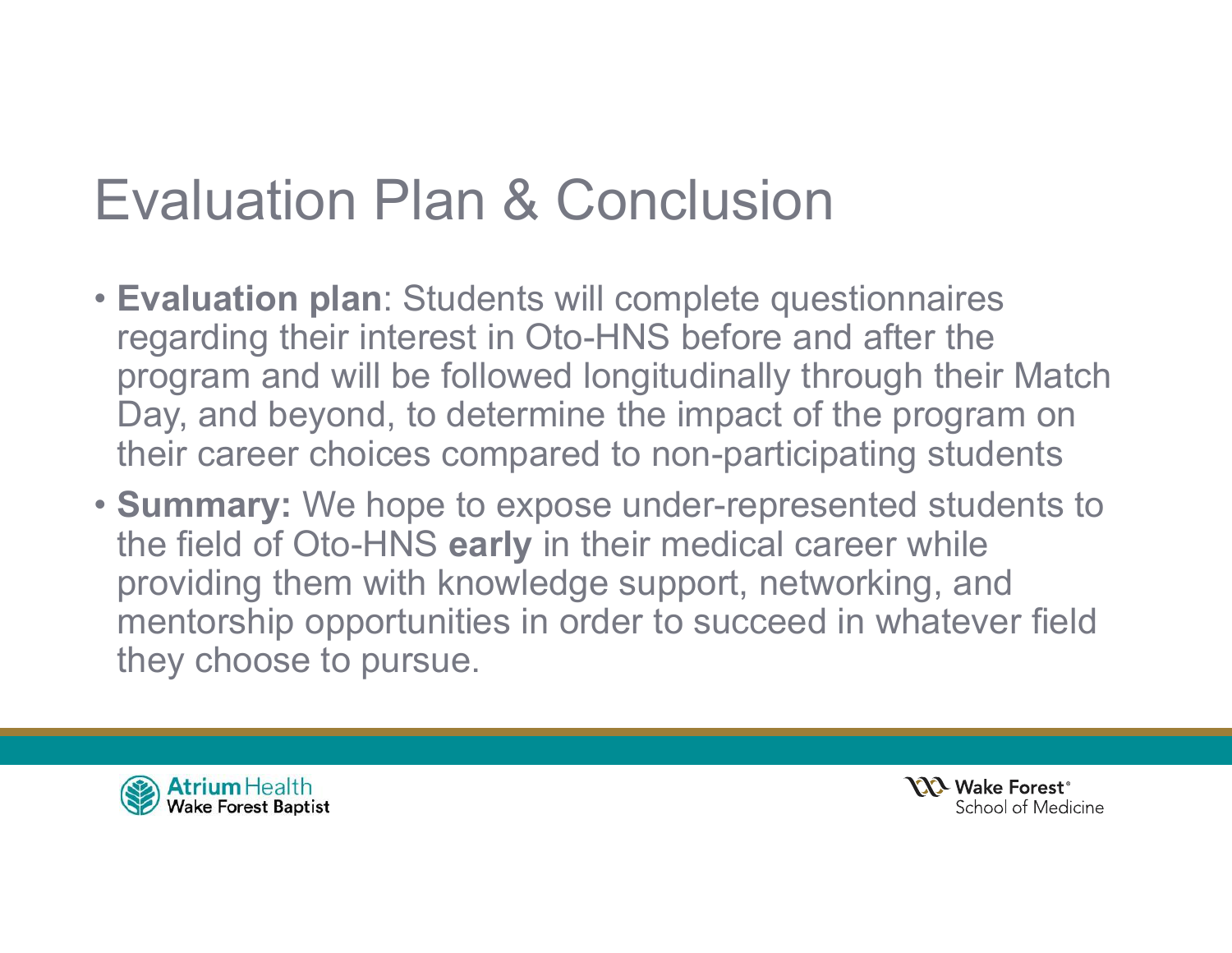### Questions for Discussion

- *What quantitative metrics can be used to measure diversity?*
- *How to quantify the value and importance of mentorship?*